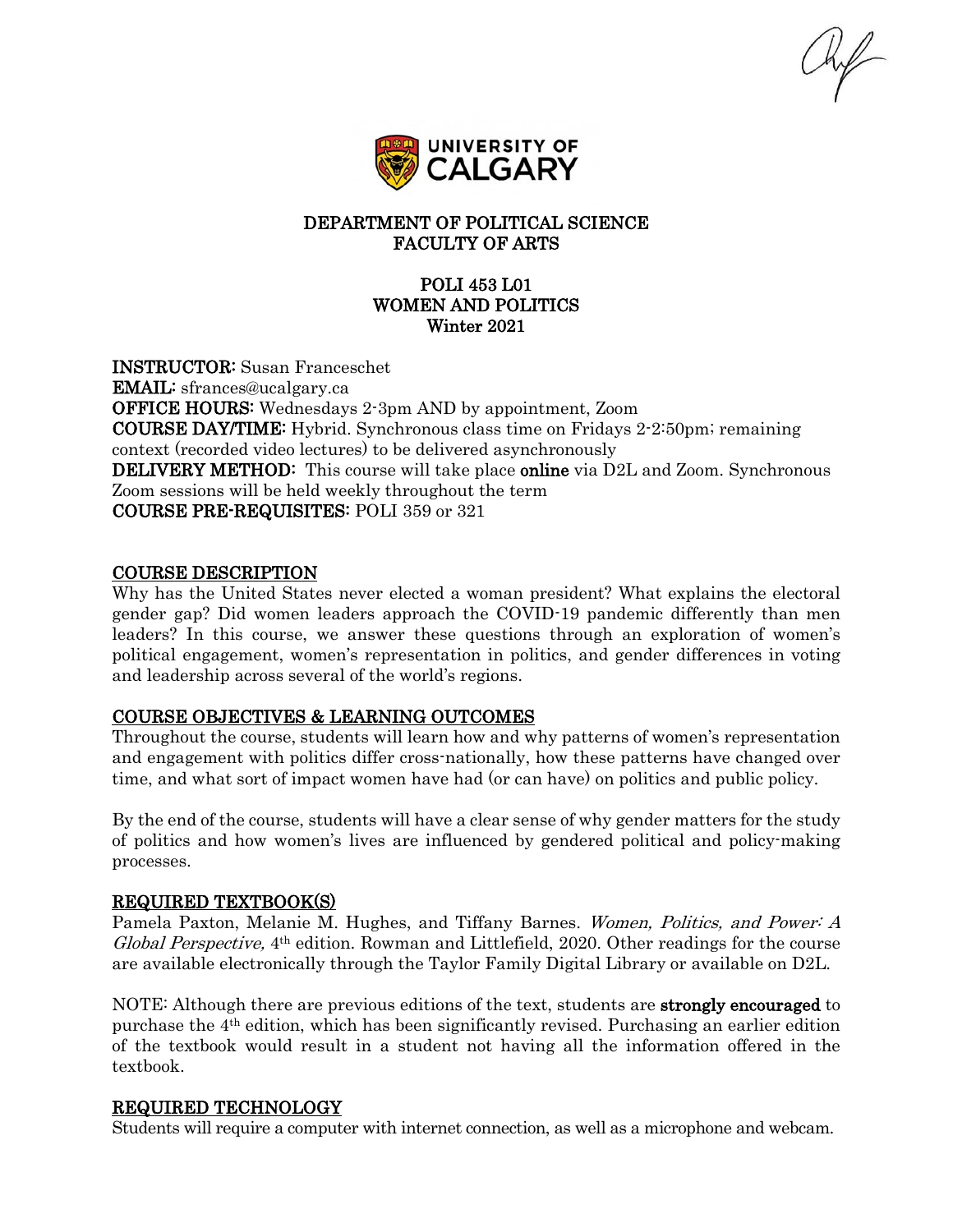# COURSE COMPONENT WEIGHTS AND DUE DATES

Although this is primarily a lecture course, active student participation during our weekly synchronous meetings via Zoom is encouraged. Students are also required to keep up with the assigned readings for each week. Submitting a question (or comment) based on the weekly readings to D2L prior to the beginning of each synchronous class is worth 10% of students' overall grade (1% for each question, up to a maximum of 10%).

Students will also complete three written assignments (each of them is between 1000 and 1500 words). Detailed instructions are posted on D2L.

| <b>COMPONENT</b>              | WEIGHTING | <b>DUE DATES</b> |
|-------------------------------|-----------|------------------|
| Assignment #1                 | 20%       | February 8th     |
| Assignment #2                 | 20%       | March $1st$      |
| Assignment #3                 | 25%       | March 29th       |
| Questions (based on readings) | 10%       | Weekly           |
| Take-home exam                | 25%       | April 19th       |
| Total                         | 100%      |                  |

The weighting of written work in the course is as follows:

# TAKE-HOME FINAL EXAMINATION

There will be a final take-home exam for this course, worth 25% of your grade. The exam will include some short-answer questions and one short essay question. The questions will be distributed on April 14<sup>th</sup> (posted to D2L by noon) and exams are due on April 19<sup>th</sup> by 11:59pm (submitted to D2L). The exam will draw on all course materials (recorded lectures, synchronous classes, videos, and required readings), and you may consult these materials when writing your answers.

# SUBMITTING YOUR WORK:

Assignments must be submitted electronically to the Dropbox on D2L in Word format (do not submit a PDF). Assignments should have a file name as follows: "FirstName LastName Assignment # (for example, Keisha Wong Assignment 3). It is the student's responsibility to keep a copy of each submitted assignment and to ensure that the proper version is submitted.

Late penalties: Assignments must be submitted by 11:59pm on their due date (except for the weekly questions/comments that must be submitted by 9m on the day of class). Instructors recognize that most students are taking several courses and therefore have a heavy workload of reading, writing, and studying. Heavy workloads are best managed by being well organized, keeping up with required readings, and getting an early start on assignments.

In order to maintain fairness, students requesting extensions without a legitimate reason (for example, health issue or family emergency) will have late penalties of 2% per day deducted from the grade.

Note: If you miss a required course component, please get in touch the instructor as soon as possible.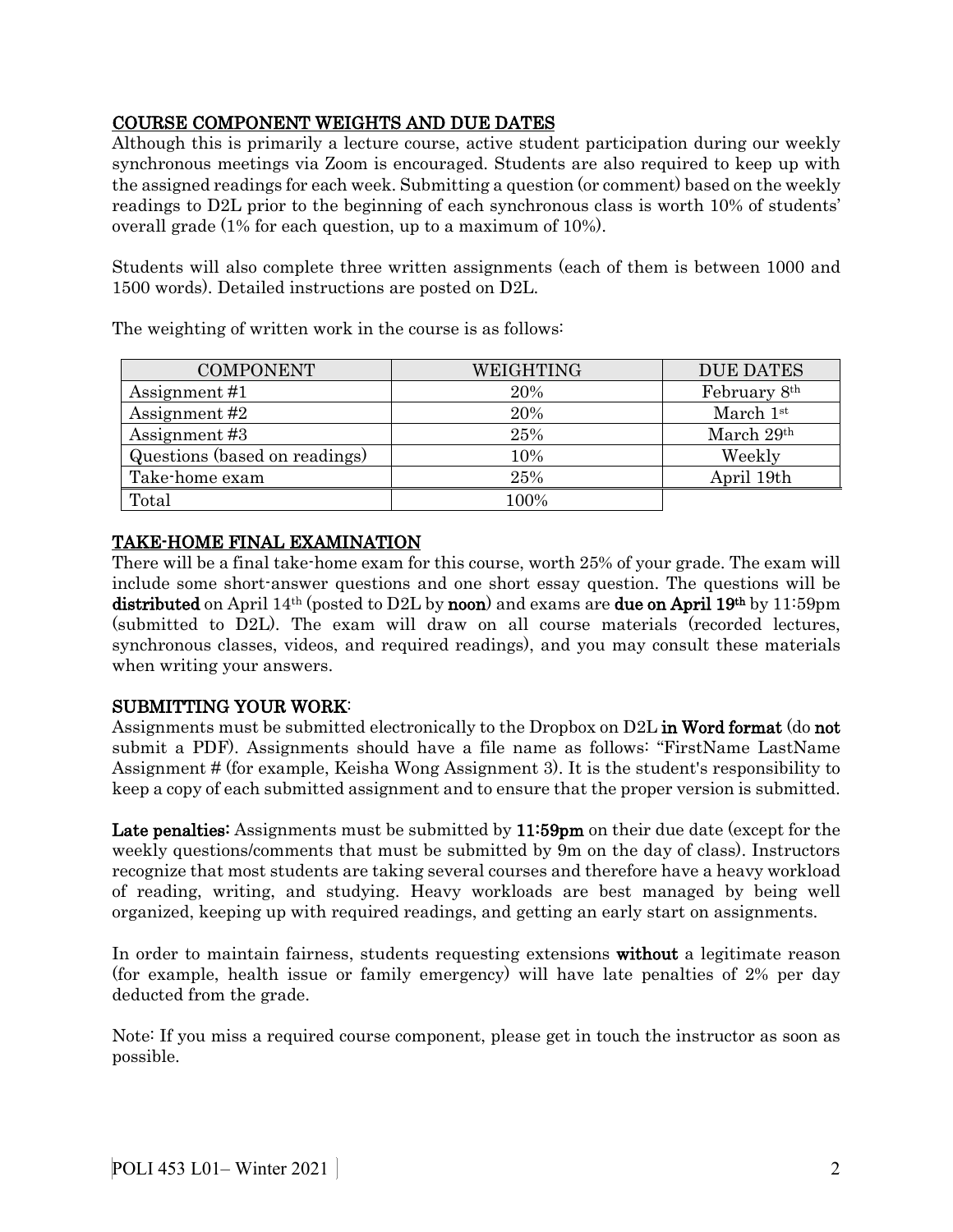# COURSE SCHEDULE & TOPICS

Below is a list of the topics we'll be covering in the course. A schedule of dates and required readings will be posted on D2L.

| <b>TOPICS TO BE COVERED</b>                                                                                                |  |  |  |  |
|----------------------------------------------------------------------------------------------------------------------------|--|--|--|--|
|                                                                                                                            |  |  |  |  |
| Introduction to the study of politics and gender                                                                           |  |  |  |  |
| Conceptual Foundations: sex, gender, politics, and intersectionality                                                       |  |  |  |  |
| Part I. Women as voters and citizens: Explaining gender gaps in voting and public<br>opinion                               |  |  |  |  |
| PART II. Women in political office: Explaining how gender structures women's paths to<br>office and what they do in office |  |  |  |  |
| PART III. Gender and politics around the world                                                                             |  |  |  |  |
| The United States                                                                                                          |  |  |  |  |
| Africa                                                                                                                     |  |  |  |  |
| Latin America                                                                                                              |  |  |  |  |
| The Middle East and North Africa                                                                                           |  |  |  |  |

Please note that the above schedule is tentative and may change as the need arises.

# ASSIGNMENT[S]

Detailed instructions and grading criteria for all of the assignments are posted on D2L.

# WRITING STATEMENT

Written assignments are often required in Political Science courses, and the quality of writing skills, including but not limited to such elements as grammar, punctuation, sentence structure, clarity, citation, and organization, will be taken into account in the determination of grades. Students are encouraged to make use of the services offered through Writing Support Services in the Student Success Centre by contacting them at [http://www.ucalgary.ca/ssc/writing-support.](http://www.ucalgary.ca/ssc/writing-support)

| $A+ (94-100)$ | $B+ (77-79)$ | $C+$ (67-69)  | $D+$ (55-59) |
|---------------|--------------|---------------|--------------|
| $A(87-93)$    | $B(73-76)$   | $C(63-66)$    | $D(50-54)$   |
| $A - (80-86)$ | $B-(70-72)$  | $C - (60-62)$ | $F(0-49)$    |

GRADING SCALE: The following grading scale will be used: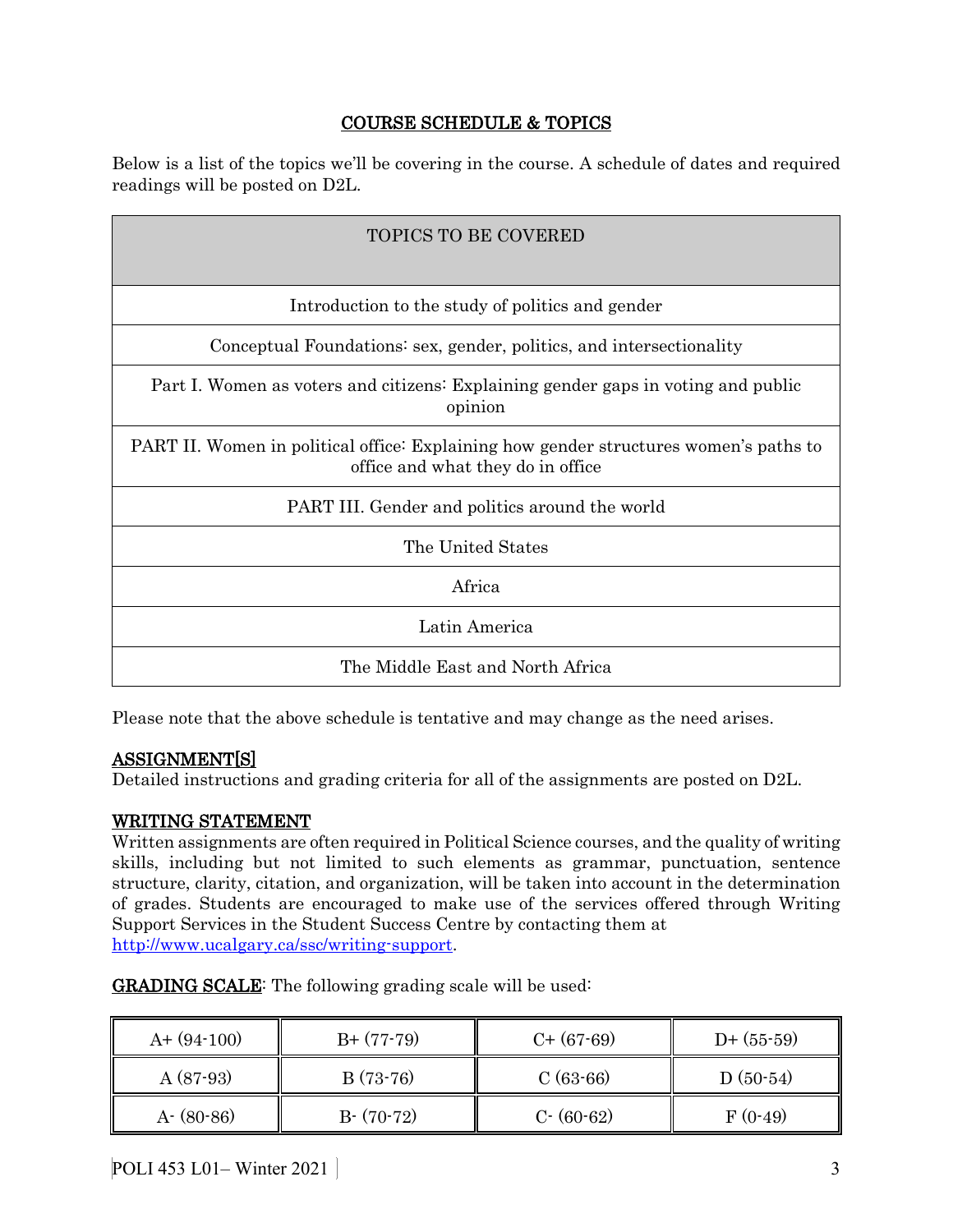## LATE PENALTIES

In order to maintain fairness, students requesting extensions without a legitimate reason (for example, health issue or family emergency) will have late penalties of 2% per day deducted from the grade.

## INSTRUCTOR GUIDELINES

Students requiring assistance are encouraged to speak to the instructor during class or their office hours. Should you wish to meet outside of office hours, please telephone or email to make an appointment. It is to the student's advantage to keep such appointments. All meetings will be held virtually.

Email is a common form of communication, but it is not always the most effective way of answering student questions. If you cannot make office hours, please request a one-on-one meeting outside of these hours, to be held virtually.

# IMPORTANT POLICIES AND INFORMATION

## Supporting Documentation and the Use of a Statutory Declaration

As stated in the University Calendar:

Students may be asked to provide supporting documentation for an exemption/special request. This may include, but is not limited to, a prolonged absence from a course where participation is required, a missed course assessment, a deferred examination, or an appeal. Students are encouraged to submit documentation that will support their situation. Supporting documentation may be dependent on the reason noted in their personal statement/explanation provided to explain their situation. This could be medical certificate/documentation, references, police reports, invitation letter, third party letter of support or a statutory declaration etc. The decision to provide supporting documentation that best suits the situation is at the discretion of the student. Students cannot be required to provide specific supporting documentation, such as a medical note.

Students can make a Statutory Declaration as their supporting documentation (available at [ucalgary.ca/registrar\)](http://www.ucalgary.ca/registrar). This requires students to make a declaration in the presence of a Commissioner for Oaths. It demonstrates the importance of honest and accurate information provided and is a legally binding declaration. Several registered Commissioners for Oaths are available to students at no charge, on campus. For a list of locations to access a Commissioners for Oaths, visit [ucalgary.ca/registrar\)](http://www.ucalgary.ca/registrar).

Falsification of any supporting documentation will be taken very seriously and may result in disciplinary action through the Academic Discipline regulations or the Student Non-Academic Misconduct policy.

This statement is accessible at:<https://www.ucalgary.ca/pubs/calendar/current/m-1.html>

### Absence From a Mid-term Examination

Students who are absent from a scheduled term test or quiz for legitimate reasons are responsible for contacting the instructor via email within 48 hours of the missed test to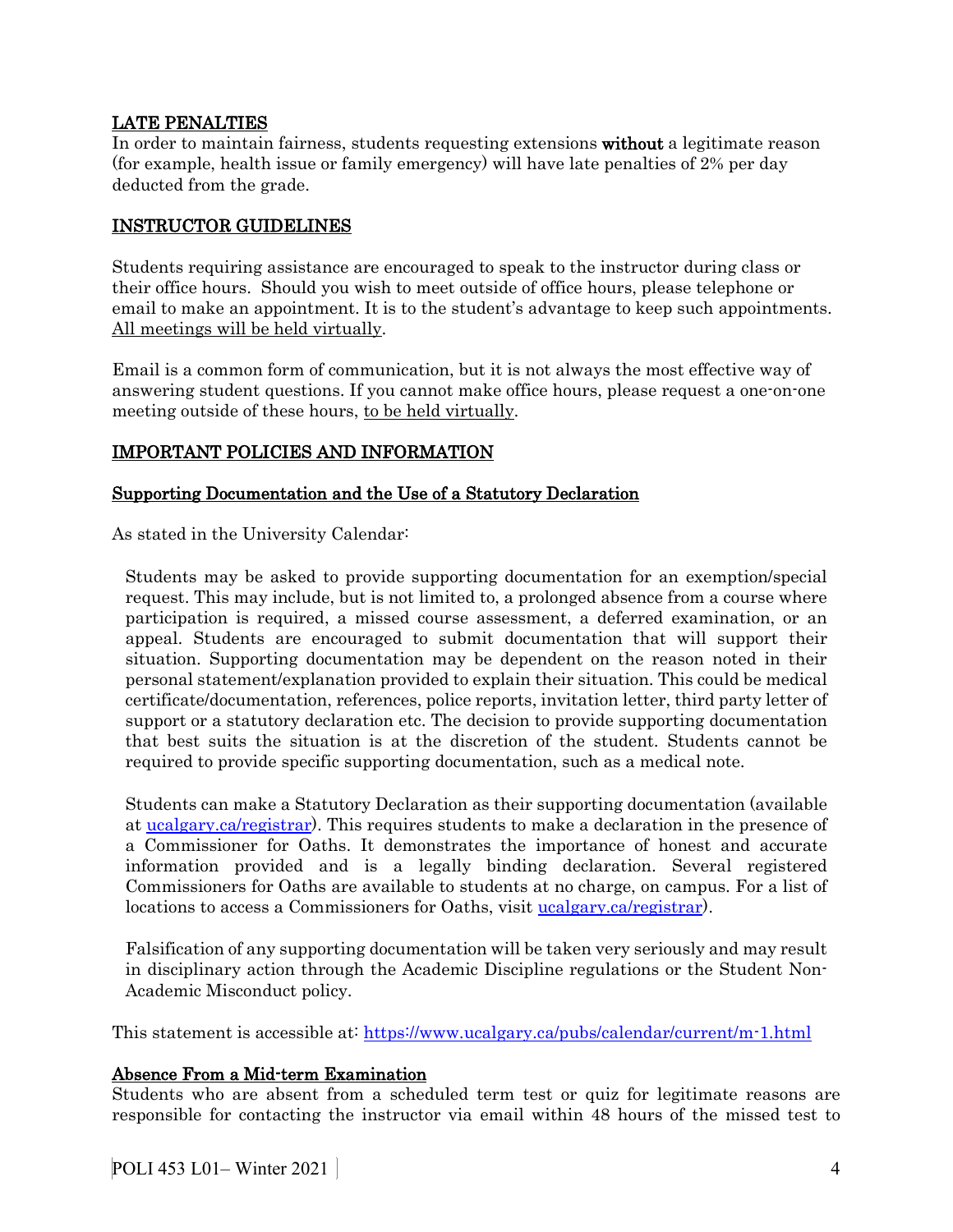discuss alternative arrangements. A copy of this email may be requested as proof of the attempt to contact the instructor. Any student who fails to do so forfeits the right to a makeup test.

# Deferral of a Final Examination

Deferral of a final examination can be granted for reasons of illness, domestic affliction, and unforeseen circumstances, as well as to those with three (3) final exams scheduled within a 24-hour period. Deferred final exams will not be granted to those who sit the exam, who have made travel arrangements that conflict with their exam, or who have misread the examination timetable. The decision to allow a deferred final exam rests not with the instructor but with Enrolment Services. Instructors should, however, be notified if you will be absent during the examination. The Application for Deferred Final Exam, deadlines, requirements and submission instructions can be found on the Enrolment Services website at

[https://www.ucalgary.ca/registrar/exams/deferred-exams.](https://www.ucalgary.ca/registrar/exams/deferred-exams)

# Appeals

If a student has a concern about the course or a grade they have been assigned, they must first discuss their concerns with the instructor. If this does not resolve the matter, the student then proceed with an academic appeal. The first step in an academic appeal is to set up a meeting with the Department Head. Appeals must be requested within 15 days of receipt of the graded assignment.

# University Regulations

Students are responsible for familiarizing themselves with the University policies found in the Academic Regulations sections of the Calendar at [www.ucalgary.ca/pubs/calendar/current/academic-regs.html.](http://www.ucalgary.ca/pubs/calendar/current/academic-regs.html)

# Student Accommodations

Students seeking an accommodation based on disability or medical concerns should contact Student Accessibility Services; SAS will process the request and issue letters of accommodation to instructors. For additional information on support services and accommodations for students with disabilities, visit [www.ucalgary.ca/access/.](http://www.ucalgary.ca/access/)

Students who require an accommodation in relation to their coursework based on a protected ground other than disability should communicate this need in writing to their Instructor.

The full policy on Student Accommodations is available at [http://www.ucalgary.ca/policies/files/policies/student-accommodation-policy.pdf.](http://www.ucalgary.ca/policies/files/policies/student-accommodation-policy.pdf)

# Plagiarism and Other Forms of Academic Misconduct

Academic misconduct in any form (e.g. cheating, plagiarism) is a serious academic offence that can lead to disciplinary probation, suspension or expulsion from the University. Students are expected to be familiar with the standards surrounding academic honesty; these can be found in the University of Calgary calendar at [http://www.ucalgary.ca/pubs/calendar/current/k.html.](http://www.ucalgary.ca/pubs/calendar/current/k.html) Such offences will be taken seriously and reported immediately, as required by Faculty of Arts policy.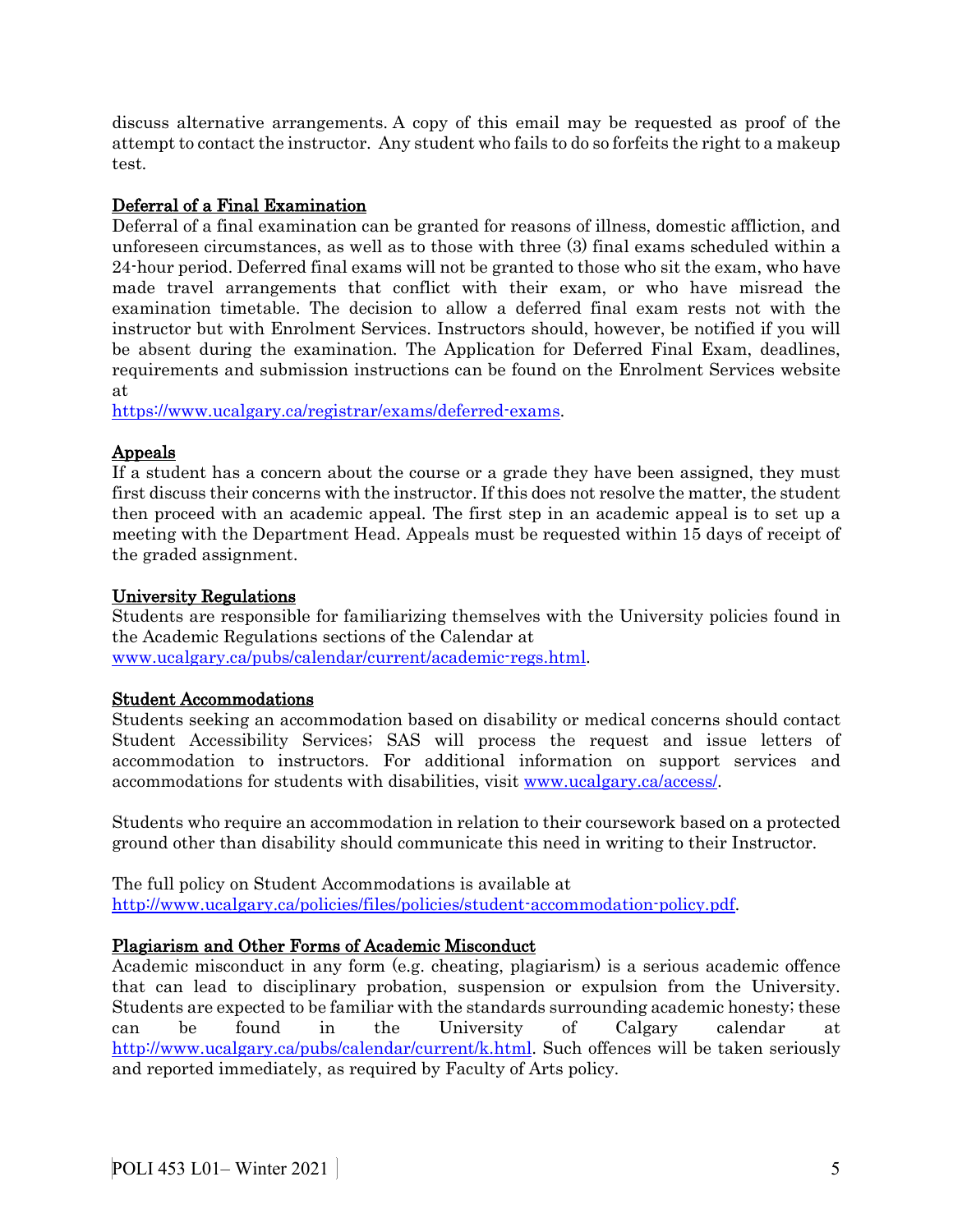## Required Access to Technology

Please see the University's resource page at [https://ucalgary.service](https://ucalgary.service-now.com/it?id=kb_article&sys_id=86e7438013753ac06f3afbb2e144b031)[now.com/it?id=kb\\_article&sys\\_id=86e7438013753ac06f3afbb2e144b031](https://ucalgary.service-now.com/it?id=kb_article&sys_id=86e7438013753ac06f3afbb2e144b031)

#### Copyright Legislation

As stated in the University of Calgary Calendar, Academic Regulations, "students are required to read the University of Calgary policy on Acceptable Use of Material Protected by Copyright and requirements of the copyright act to ensure they are aware of the consequences of unauthorised sharing of course materials (including instructor notes, electronic versions of textbooks etc.). Students who use material protected by copyright in violation of this policy may be disciplined under the Non-Academic Misconduct Policy."

[https://www.ucalgary.ca/policies/files/policies/acceptable-use-of-electronic-resources-and](https://www.ucalgary.ca/policies/files/policies/acceptable-use-of-electronic-resources-and-information-policy.pdf)[information-policy.pdf](https://www.ucalgary.ca/policies/files/policies/acceptable-use-of-electronic-resources-and-information-policy.pdf) and<https://laws-lois.justice.gc.ca/eng/acts/C-42/index.html>

#### Instructor Intellectual Property

Course materials created by instructors (including presentations and posted notes, labs, case studies, assignments and exams) remain the intellectual property of the instructor. These materials may NOT be reproduced, redistributed or copied without the explicit consent of the instructor. The posting of course materials to third party websites such as note-sharing sites without permission is prohibited. Sharing of extracts of these course materials with other students enrolled in the course at the same time may be allowed under fair dealing.

#### Freedom of Information and Protection of Privacy (FOIP)

FOIP legislation requires that instructors maintain the confidentiality of student information. In practice, this means that student assignment and tests cannot be left for collection in any public place without the consent of the student. It also means that grades cannot be distributed via email. Final exams are kept by instructors but can be viewed by contacting them or the main office in the Department of Political Science. Any uncollected assignments and tests meant to be returned will be destroyed after six months from the end of term; final examinations are destroyed after one year.

### Faculty of Arts Program Advising and Student Information Resources

For program planning and advice, please consult with the Arts Students' Centre by calling 403-220-3580 or by email a[t artsads@ucalgary.ca.](mailto:artsads@ucalgary.ca) You can also visi[t arts.ucalgary.ca/advising](http://arts.ucalgary.ca/advising) for program assistance.

For registration (add/drop/swap), paying fees and assistance with your Student Centre, contact Enrolment Services at (403) 210-ROCK [7625].

### Important Contact Information

Faculty of Arts Undergraduate Students' Union Representatives Phone: 403-220-6551 Email: [arts1@su.ucalgary.ca,](mailto:arts1@su.ucalgary.ca) [arts2@su.ucalgary.ca,](mailto:arts2@su.ucalgary.ca) [arts3@su.ucalgary.ca,](mailto:arts3@su.ucalgary.ca) [arts4@su.ucalgary.ca](mailto:arts4@su.ucalgary.ca) Students' Union URL: [www.su.ucalgary.ca](http://www.su.ucalgary.ca/)

Graduate Students' Association Phone: 403-220-5997